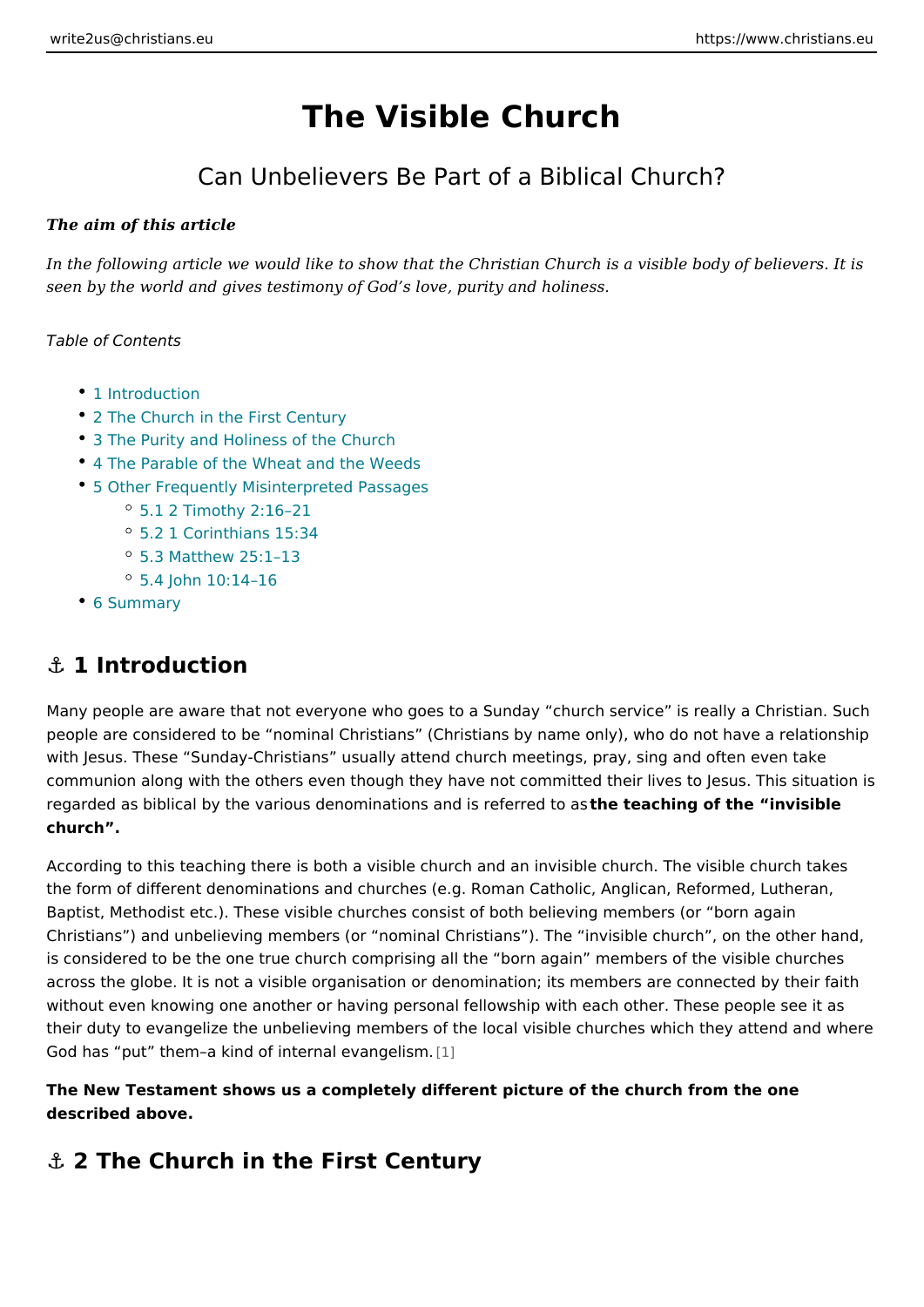The first church in Jerusalem, which came into existence after Peter's sermon at Pentecost, is described in the following words:

Now many signs and wonders were regularly done among the people by the hands of the apostles. And they were all together in Solomon's Portico. None of the rest dared join them, but the people held them in high esteem. And more than ever believers were added to the Lord, multitudes of both men and women… *(Acts 5:12–14)*

The miracles which happened among the Christians, their devotion to God and love for each other aroused respect and awe among the Jews. They realized that joining them would mean giving up everything for Christ. Those of them who had the wish to love God with all their heart believed and joined the church. The rest of the Jews who were not ready to live such a life, did not dare to join.

If an unbeliever came to the church, everybody assessed the "secrets of his heart":

If, therefore, the whole church comes together and all speak in tongues, and outsiders or unbelievers enter, will they not say that you are out of your minds? But if all prophesy, and an unbeliever or outsider enters, he is convicted by all, he is called to account by all, the secrets of his heart are disclosed, and so, falling on his face, he will worship God and declare that God is really among you. *(1 Corinthians 14:23–25)* 

The whole church endeavoured to help the newcomer to understand what he had to repent of. Sometimes this process was quicker and in other cases it took longer. If, however, the newcomer did not want to repent after hearing the assessment of the Christians, there was obviously no base to baptise him, nor did he join or take part in the fellowship.

There were exceptional cases in which people like Simon the sorcerer joined the Christians after hearing the Gospel. When Philip preached about Christ to the Samaritans, a large number of them believed and were baptized–including Simon, although he had not changed his way of thinking. Since so many people repented at the same time, it was not easy for Philip to recognize that one of them (Simon) was not honest. Thus, Simon succeeded in deceiving the other Christians for a short while. Soon, however, the truth about him emerged, and Apostle Peter, who later arrived from Jerusalem, opposed him resolutely:

Now when Simon saw that the Spirit was given through the laying on of the apostles' hands, he offered them money, saying, "Give me this power also, so that anyone on whom I lay my hands may receive the Holy Spirit." But Peter said to him, "May your silver perish with you, because you thought you could obtain the gift of God with money! You have neither part nor lot in this matter, for your heart is not right before God. Repent, therefore, of this wickedness of yours, and pray to the Lord that, if possible, the intent of your heart may be forgiven you. For I see that you are in the gall of bitterness and in the bond of iniquity." And Simon answered, "Pray for me to the Lord, that nothing of what you have said may come upon me." *(Acts 8:18–24)*

We see a similarly strict assessment in such cases when some men who lived or thought in a different way to what Jesus and the apostles taught slipped into the church.

For certain people have crept in unnoticed who long ago were designated for this condemnation, ungodly people, who pervert the grace of our God into sensuality and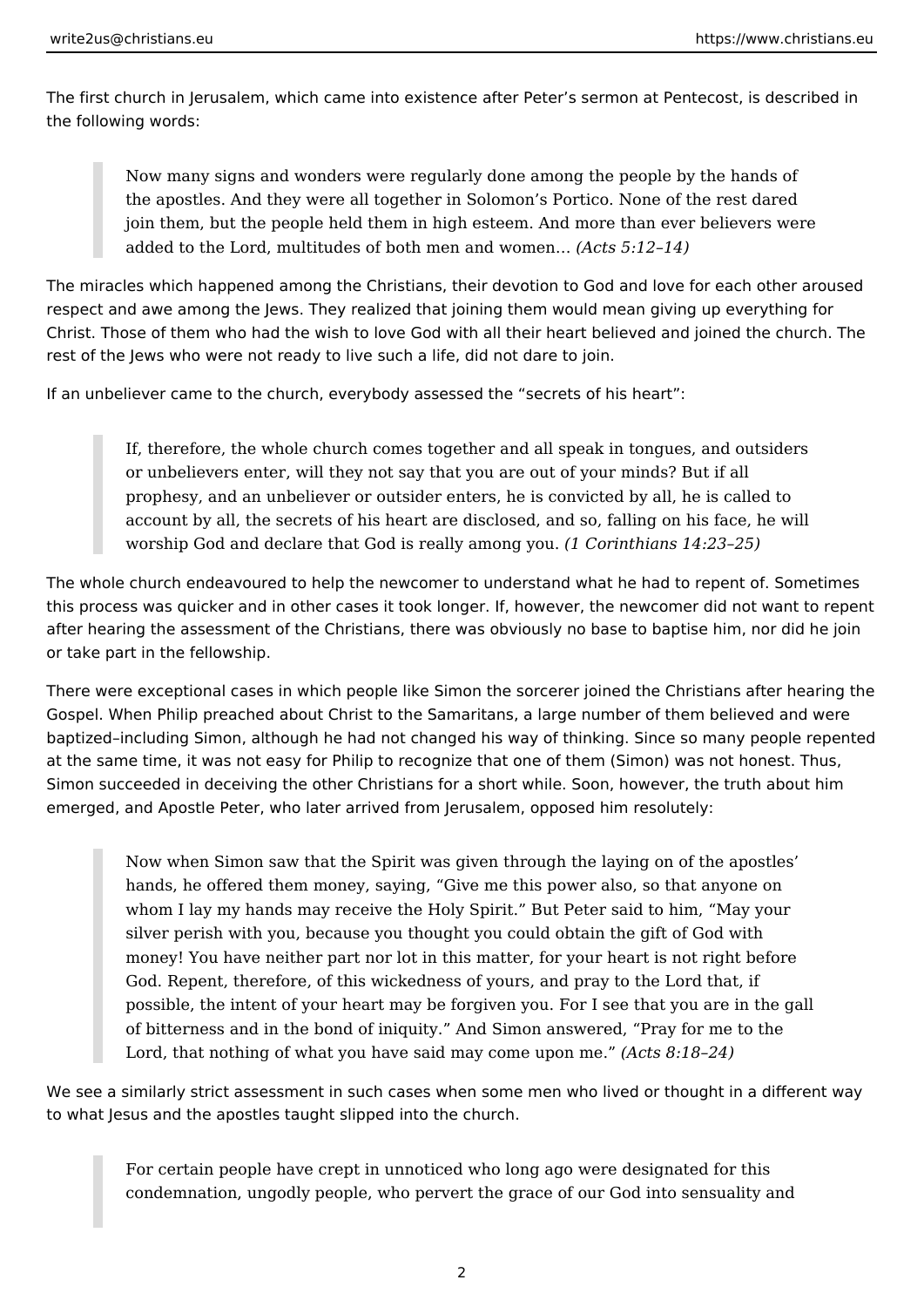deny our only Master and Lord, Jesus Christ. *(Jude 4)*

<span id="page-2-0"></span>Jude's aim was to express that these men have no place in the church. Even if they succeeded in slipping in, they were only able to remain in the church for a short time, until the believers understood that they were not actually brothers. We find several other admonishments in the letters of the New Testament urging the churches to expose and separate from such people: Acts 20:29–31; Matthew 24:23–26; 1Timothy 4:1–3; 6:3–5; 2 Timothy 3:1–9; 1 John 2:18–19.

# **⚓ 3 The Purity and Holiness of the Church**

If a member of the church sinned in a way that made him become unworthy of the fellowship with the saints and he did not want to turn from his sins in spite of the patient help and repeated admonitions of his brothers, the church ceased having fellowship with him: he was excluded. This was based on Jesus' commandment:

If your brother or sister sins, go and point out their fault, just between the two of you. If they listen to you, you have won them over. But if they will not listen, take one or two others along, so that 'every matter may be established by the testimony of two or three witnesses.' If they still refuse to listen, tell it to the church; and if they refuse to listen even to the church, treat them as you would a pagan or a tax collector. Truly I tell you, whatever you bind on earth will be bound in heaven, and whatever you loose on earth will be loosed in heaven. *(Matthew 18:15–18 NIV)*

The Jews did not have fellowship with Gentiles because they considered them unclean (see Acts 10:28). They treated tax collectors in a similar way because they compromised with the Romans (Matthew 9:10–11). This categorical rejection was not right, yet this was the Jewish practice. Jesus refers to this practice but shows that the reason for separation should not be someone's social status or nationality, but his refusal to accept the help and correction his brothers and sisters repeatedly tried giving him, choosing instead to remain in his sin.

There is a practical example of this instruction of Jesus being applied in the Corinthian church:

It is actually reported that there is sexual immorality among you, and of a kind that is not tolerated even among pagans, for a man has his father's wife. And you are arrogant! Ought you not rather to mourn? Let him who has done this be removed from among you. For though absent in body, I am present in spirit; and as if present, I have already pronounced judgement on the one who did such a thing. When you are assembled in the name of the Lord Jesus and my spirit is present, with the power of our Lord Jesus, you are to deliver this man to Satan for the destruction of the flesh, so that his spirit may be saved in the day of the Lord. Your boasting is not good. Do you not know that a little leaven leavens the whole lump? Cleanse out the old leaven that you may be a new lump, as you really are unleavened. For Christ, our Passover lamb, has been sacrificed. *(1 Corinthians 5:1–7)*

Some verses later Paul continues:

But now I am writing to you not to associate with anyone who bears the name of brother if he is guilty of sexual immorality or greed, or is an idolater, reviler, drunkard, or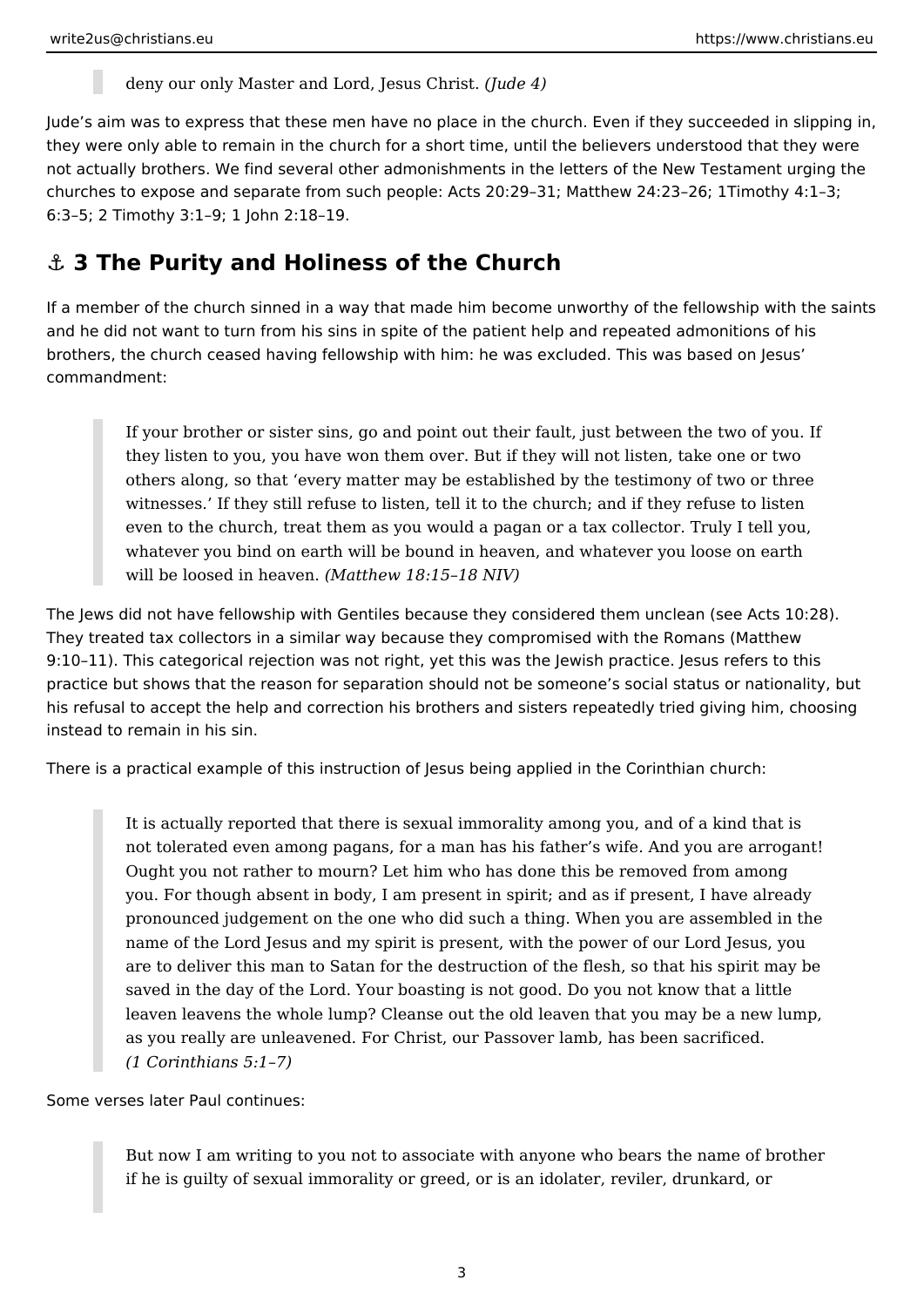swindler not even to eat with such a one. For what have I to do with jud Is it not those inside the church whom you are to judge? God judges tho Purge the evil person from amb  $\alpha$  constantians  $5:11$  13)

Somebody might ask: Where is mercy? Where is patience? Did Paul not have the open the heart of this sinner?  $\mathbb{Z}Y$  thow we voting! even though he considered it possible that there are clear conditions for belonging to the church. Although this kind of is hard and painful, God s church cannot have fellowship with anyone who clings person repents he can return to the church with a renewed decision to live a life church.

This is how the first Christian churches guarded their purity, and in this way it v no unbelievers among them. That is why Paul can address the brothers and siste  $(e.g. 1$  Cori[nth](#page-9-0)ians 1:1 3; 2 Corin $\beta$ hians 1:1 2).

In the New Testament the term saint means the same as Christian (Acts 9:13; Philippians 4:21 22; Hebrews 3:1). All Christians are saints and people can only let themselves be sanctified and let God reign in their lives (Hebrews 12:14; Epl 5:19 21). Saints are not sinless people (this is visible especially in the letters t who are sanctified in Christ Jesus, who have accepted Jesus forgiveness and stumble and sin, they will listen to the admonitions of their brothers and want to member of the church fights against sin. A Christian cannot live a double-life. H heart is in the world (see: Matthew  $6:24$ ; Matthew  $10:38$  39; James  $4:4$ ; 1 John 2 John 2:4 6). Likewise, the church cannot accommodate sinners who do not want t

If Christians accepted people who follow the way of this world as partakers in th would be deceiving them, because they would be treating them as their brothers although in fact they are not. In this way they would also be portraying a false i unbelievers.

Do not be unequally yoked with unbelievers. For what partnership has right with lawlessness? Or what fellowship has light with darkness? What acc with Belial? Or what portion does a believer share with an unbeliever? ' has the temple of God with idols? For we are the temple of the living Go I will make my dwelling among them and walk among them, and I will be and they shall be my people. Therefore go out from their midst, and be them, says the Lord, and touch no unclean thing; then I will welcome yo a father to you, and you shall be sons and daughters to me, says the Lo (2 Corinthians 6:14 18)

God is willing to receive people as his children who separate t[hem](#page-9-0) soleholoGsreeken un word for church (ecclesia) means an assembly that is called out. This word was the custom of messengers calling out the citizens of ancient Greek towns from th assemblies. Thus, the messengers of the Gospel also call God s people out of th

As we see, the practice of the first Christian churches was totally different from denominations. Today everybody can become a member of the church (after con formalities), and usually exclusion is not practised either. In order to be able to accepted as a part of the church and who should be excluded, more intensive fel spending more time together and giving one another more attention in order to b

4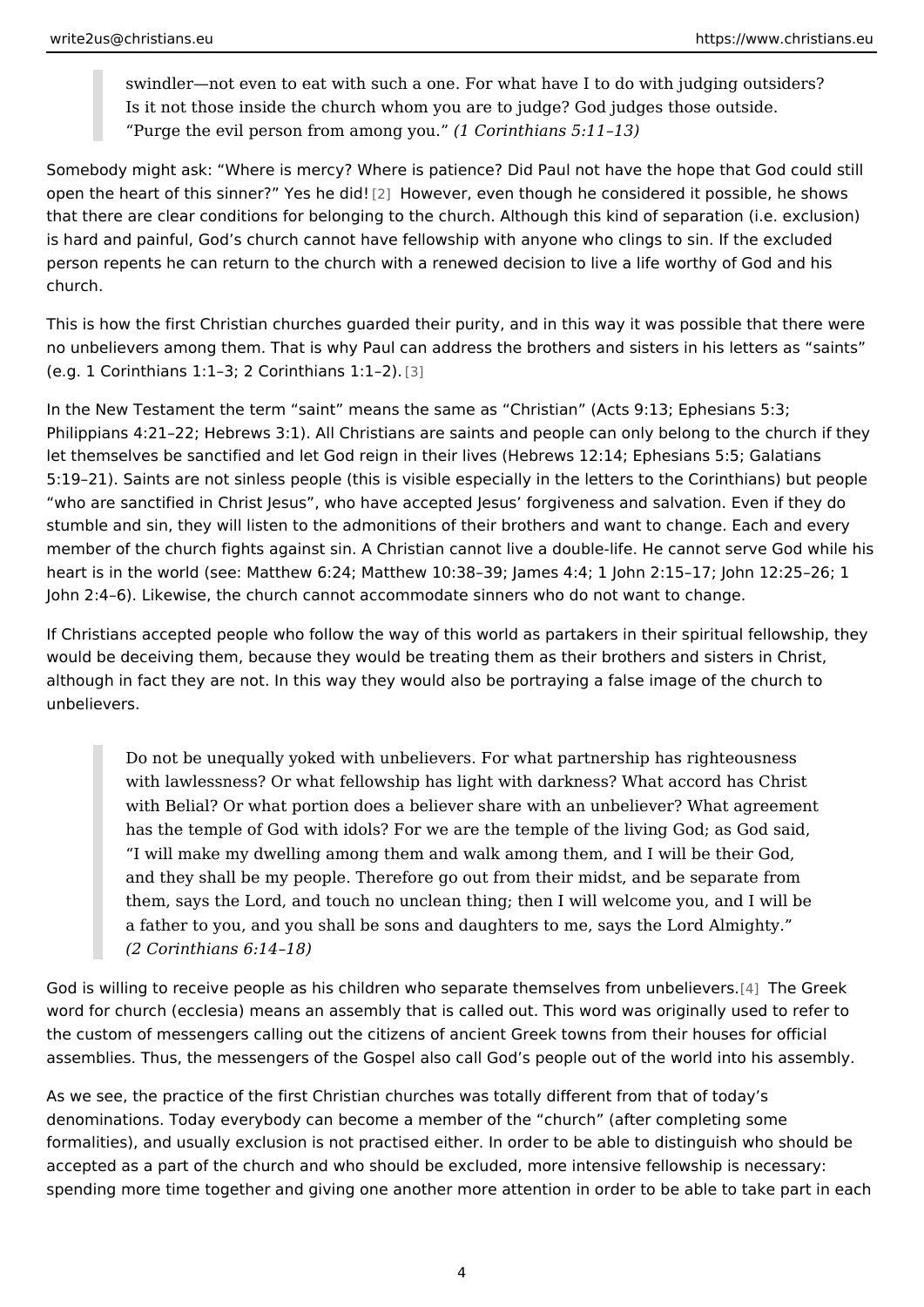<span id="page-4-0"></span>other s spiritual life. Without this devotion to our brothers sanctification, Chris fulfilled, and the purity of the church cannot be preserved, jeopardizing its very

#### &" 4 The Parable of the Wheat and the Weeds

The wrong practice, however, did not just begin in our time. As early as the fifth the Donatist controw, e Asuygustine used the parable of the wheat and the weeds to presence of unbelievers in the church. Augustine claimed, based on this parable mixed body (corpus permixtum) in which the wicked live together with the right

He put another parable before them, saying, The kingdom of heaven ma to a man who sowed good seed in his field, but while his men were slee came and sowed weeds among the wheat and went away. So when the pl and bore grain, then the weeds appeared also. And the servants of the house came and said to him, Master, did you not sow good seed in you does it have weeds? He said to them, An enemy has done this. So the him, Then do you want us to go and gather them? But he said, No, lest the weeds you root up the wheat along with them. Let both grow togethe harvest, and at harvest time I will tell the reapers, Gather the weeds fiin bundles to be burned, but gather the whea(tMianttto enwy 1b3a:  $r2n4$  30)

Then he left the crowds and went into the house. And his disciples came Explain to us the parable of the weeds of the field. He answered, The the good seed is the Son of Man. The field is the world, and the good s the kingdom. The weeds are the sons of the evil one, and the enemy wh the devil. The harvest is the close of the age, and the reapers are ange weeds are gathered and burned with fire, so will it be at the close of th Man will send his angels, and they will gather out of his kingdom all ca all law-breakers, and throw them into the fiery furnace. In that place th weeping and gnashing of teeth. Then the righteous will shine like the su kingdom of their Father. He who has ears (Matthew  $M$ 8a36 43)

In the parable of the wheat and the weeds the field is the world, not the church the world and shines as a light in it; therefore, the church cannot be identical to

&that you may be blameless and innocent, children of God without blemi of a crooked and twisted generation, among whom you shine as lights in holding fast to the word of life, so that in the day of Christ I may be pr run in vain or labour (i $R$ hiva ppians 2:15 16)

Jesus used the parable of the wheat and the weeds in order to help the Jews to Messiah. The Jews at that time expected the Messiah to come as a glorious king would rescue his people from the oppression of the godless and cut off the evild

Jesus, however, did not come to rule as a political king, nor did he come to puni judgement will take place on the day of his second coming. Until that time, both to live on earth together. His kingdom is spiritual and has overcome the world in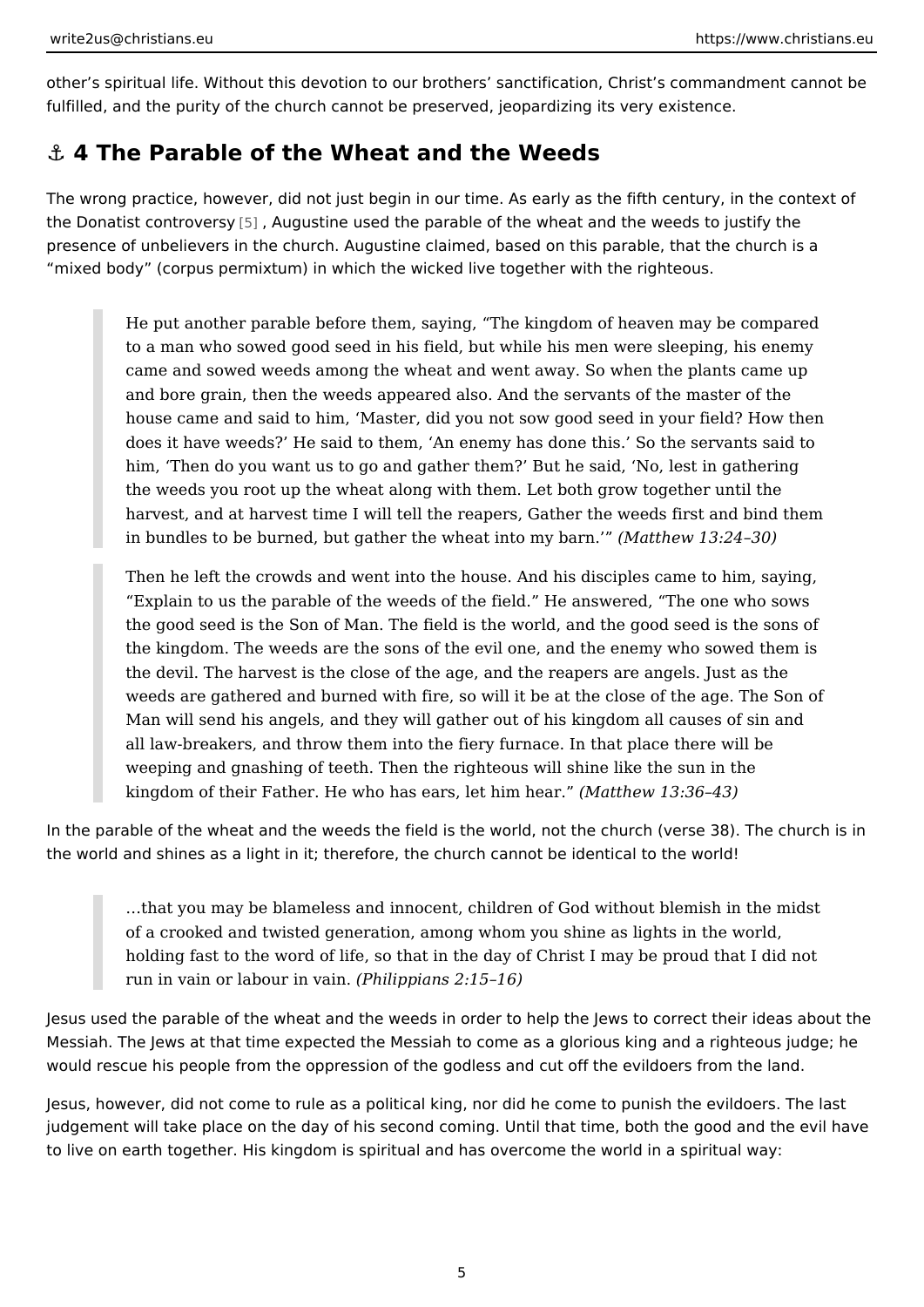<span id="page-5-0"></span>I have said these things to you, that in me you may have peace. In the have tribulation. But take heart; I have over to me the as world.

In Matthew 13:41 the Son of Man gathers the evildoers out of his kingdom. Yet h stand for the church, but for the world. Jesus is the Lord of the whole created w to rule over it as the Messiah:

Then the seventh angel blew his trumpet, and there were loud voices in The kingdom of the world has become the kingdom of our Lord and of h he shall reign for ever and  $\blacksquare$  eeved ation 11:15)

A similar interpretation applies to the parable of the net.

Again, the kingdom of heaven is like a net that was thrown into the sea fish of every kind. When it was full, men drew it ashore and sat down and good into containers but threw away the bad. So it will be at the close angels will come out and separate the evil from the righteous and throw fiery furnace. In that place there will be weeping an(dMgtatheehwing of teeth 13:47 50)

The fact that Jesus compares the kingdom of heaven with the net does not mean church. In other parables he compares the kingdom of heave 6, for to satamecr[e, t](#page-9-0)han ta 1. In these parables, there is no grounds to think that the king or the merchant s often used the expression the kingdom of heaven when he wanted to explain so Kingdom. God s Kingdom (in Matthew: Kingdom of Heaven) to the Jews meant Messiah. With his parables Jesus mainly wanted to correct their wrong understar

#### &" 5 Other Frequently Misinterpreted Passages

5.1 2 Timothy 2:16 21

But avoid worldly and empty chatter, for it will lead to further ungodline talk will spread like gangrene. Among them are Hymenaeus and Philetus gone astray from the truth saying that the resurrection has already take they upset the faith of some. Nevertheless, the firm foundation of God s this seal, The Lord knows those who are His, and, Everyone who name the Lord is to abstain from wickedness. Now in a large house there are and silver vessels, but also vessels of wood and of earthenware, and so some to dishonor. Therefore, if anyone cleanses himself from these thin vessel for honor, sanctified, useful to the Master, prepare NASB pvery go

In support of the false teaching of the invisible church, the house mentioned b with the church and the vessels to honour and dishonour are wrongly referred to unbelievers, respectively, who are together in the church.

It is correct to refer the house to the church since the context is also about the the vessels to honour and  $\phi$  solonomoutrrefer to believing and unbelieving member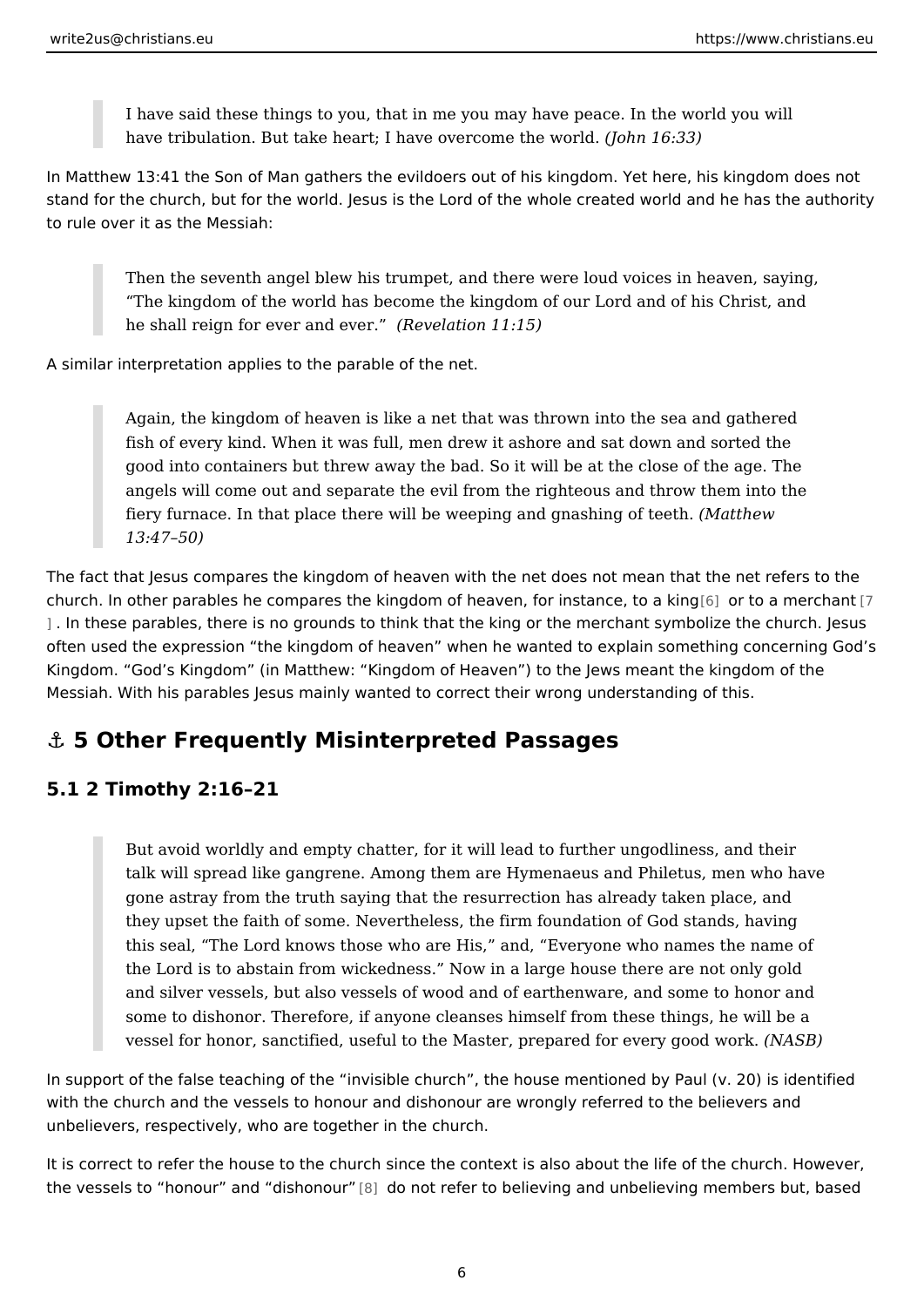<span id="page-6-0"></span>on the context, to those members who stand firm in their faith and in the teaching and to others who are weaker and could be more easily influenced by false teachers (There were Gnostic false teachers outside the church who should be avoided because their teaching spreads like gangrene and they had already confused many in their faith). To cleanse oneself from "these things" is similar to the thought in verse 19: "everyone … is to abstain from wickedness…". So "these things" do not refer to the vessels to dishonour, but to the false teachings and teachers. The "vessels to dishonour" may have started to give in to the influence of Gnostic deceivers but if they separate themselves from them, they will become "a vessel for honour, sanctified, useful to the Master, prepared for every good work."

### **⚓ 5.2 1 Corinthians 15:34**

Wake up from your drunken stupor, as is right, and do not go on sinning. For some have no knowledge of God. I say this to your shame.

In the context, the topic in this passage is the correct understanding of resurrection. It seems that some Christians in Corinth—influenced by the Greek concept of the afterlife—became uncertain about what exactly would happen to their bodies after death and started to question the resurrection of the body. Generally, Greeks believed in the immortality of the spirit but bodily resurrection was unimaginable for them. Paul, on the one hand, thoroughly explains the right Christian teaching about resurrection, but on the other hand he rebukes the Corinthians for their doubts, as in this way they question the power of God who is able to raise the dead. This is why he says that some of them have no knowledge of God—they do not fully grasp how powerful he is and that it is not too hard a thing for him to raise the dead in immortal bodies. It does not mean that some of them were not Christians. In the initial greeting of the letter we can see that he regarded all of them as saints.

To the church of God that is in Corinth, to those sanctified in Christ Jesus, called to be saints together with all those who in every place call upon the name of our Lord Jesus Christ, both their Lord and ours… *(1 Corinthians 1:2)*

#### **5.3 Matthew 25:1–13**

Then the kingdom of heaven will be like ten virgins who took their lamps and went to meet the bridegroom. Five of them were foolish, and five were wise. For when the foolish took their lamps, they took no oil with them, but the wise took flasks of oil with their lamps. As the bridegroom was delayed, they all became drowsy and slept. But at midnight there was a cry, 'Here is the bridegroom! Come out to meet him.' Then all those virgins rose and trimmed their lamps. And the foolish said to the wise, 'Give us some of your oil, for our lamps are going out.' But the wise answered, saying, 'Since there will not be enough for us and for you, go rather to the dealers and buy for yourselves.' And while they were going to buy, the bridegroom came, and those who were ready went in with him to the marriage feast, and the door was shut. Afterwards the other virgins came also, saying, 'Lord, lord, open to us.' But he answered, 'Truly, I say to you, I do not know you.' Watch therefore, for you know neither the day nor the hour.

The parable is a warning for believers to persevere to the end and even to be prepared for a longer period of waiting until the return of Jesus. Those believers who do not persevere to the end (who do not have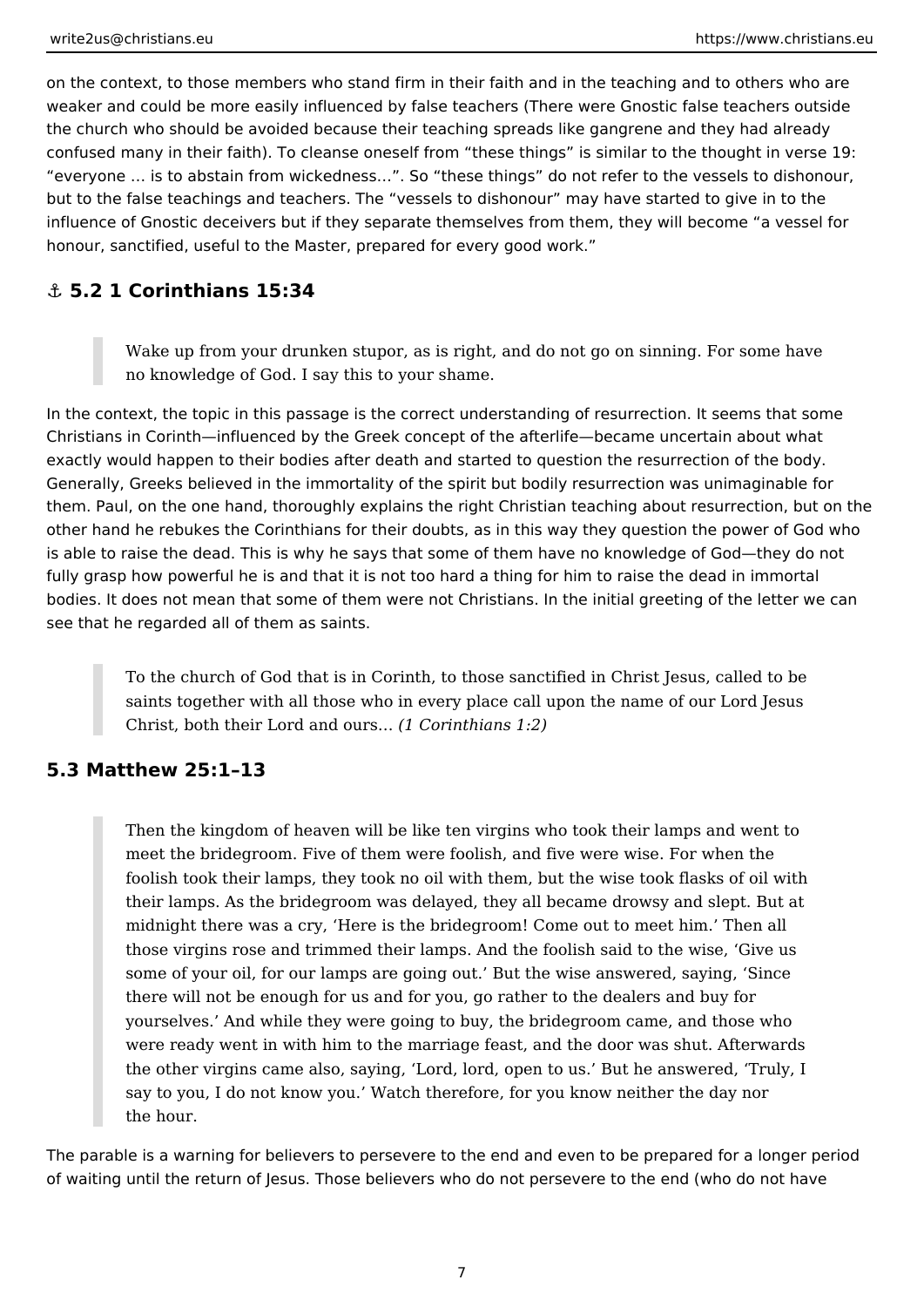enough oil) will not be allowed to enter his heavenly kingdom (the wedding feast follow Jesus and thus becomes a member of Christ s body but later abandons his life  $9$ ] We should be always aware of the limits of a parable. Jesus wanted to enc and to be always ready for his coming. This parable is, however, not a description be used as an argument against the need of separation between believers and ur

#### 5.4 John 10:14 16

I am the good shepherd. I know my own and my own know me, just as th me and I know the Father; and I lay down my life for the sheep. And I h that are not of this fold. I must bring them also, and they will listen to there will be one flock, one shepherd.

Jesus says that there will be one flock in the future. That is why many people believers whom Jesus will gather together from different visible denominations o the believers who are scattered throughout many different flocks will supposedly But why should we refer this future event to the last day? It could just as well re Jesus speaks about those who are of this fold and those who are not. He had a from the first fold and he would call the other sheep later. All the sheep that lis Shepherd would form one flock. In verse 16, he speaks about this fold, which n during his earthly ministry Jesus mission was to call the lost sheep of the hous

These twelve Jesus sent out, instructing them, Go nowhere among the enter no town of the Samaritans, but go rather to the lost sheep of the And proclaim as you go, saying, The kingdom of  $h$ e and the instant and its and  $d$ .

It follows that the other sheep refer to the Gentiles. Jesus wanted to hint at th people from among the Gentiles, too, who would listen to his call. Some years la experience this great event: the unification of Jews and Gentiles. This is summa the Ephesians:

Therefore remember that at one time you Gentiles in the flesh, called t uncircumcision by what is called the circumcision, which is made in the hands remember that you were at that time separated from Christ, alien commonwealth of Israel and strangers to the covenants of promise, having without God in the world. But now in Christ Jesus you who once were fa brought near by the blood of  $Christ.$  For he himself is our peace, who has one and has broken down in his flesh the dividing wall of hostility by at of commandments expressed in ordinances, that he might create in hims man in place of the two, so making peace, and might reconcile us both to body through the cross, thereby killing the hostility. And he came and p to you who were far off and peace to those who were near. For through have access in one Spirit to the Father. So then you are no longer strar but you are fellow citizens with the saints and members of the househol (Ephesians 2:11 19)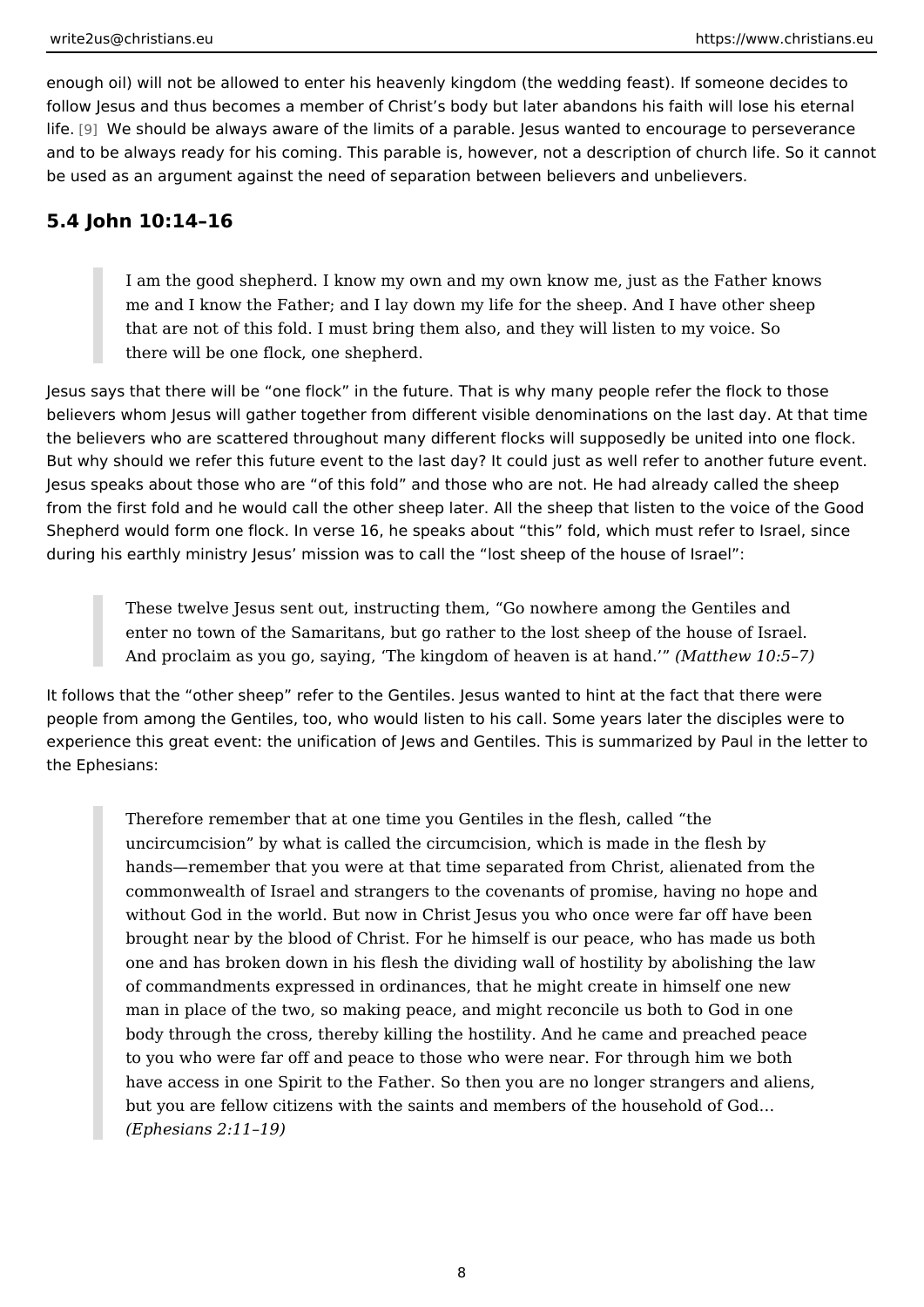<span id="page-8-0"></span>Consequently, the unification of the sheep from the two folds already took place in the first century when Jewish and Gentile Christians were joined together as one flock in the church.

## **⚓ 6 Summary**

The teaching of the "invisible church" does not occur in the Bible. Even if there are differences between the members of the Christian church in maturity, faith or obedience, each member has a relationship with the Head, Christ (1 Corinthians 12:12–27; Ephesians 4:15–16). This church is seen by the world:

A new commandment I give to you, that you love one another: just as I have loved you, you also are to love one another. By this all people will know that you are my disciples, if you have love for one another." *(John 13:34–35)*

…I in them and you in me, that they may become perfectly one, so that the world may know that you sent me and loved them even as you loved me. *(John 17:23)*

The world has to be able to see the church. The Christian church must always be aware of this responsibility. A "church" that lives as a "mixed body" is not the body of Christ and does not fulfil the mission that Jesus entrusted to his church. Christians live in deep fellowship based on the teachings of Christ. Only in this way can their testimony about Christ's love be authentic to the world.

| Your Email*   |  |  |
|---------------|--|--|
| Your Message* |  |  |
|               |  |  |
|               |  |  |
| Send          |  |  |

#### Footnotes

- 1. The well-known reformer John Calvin (1509–1564) formulated the teaching of invisible church as follows: "I have observed that the Scriptures speak of the Church in two ways. Sometimes when they speak of the Church they mean the Church as it really is before God – the Church into which none are admitted but those who by the gift of adoption are sons of God, and by the sanctification of the Spirit are true members of Christ. In this case it not only comprehends the saints who dwell on the earth, but all the elect who have existed from the beginning of the world. Often, too, by the name of Church is designated the whole body of mankind scattered throughout the world, who profess to worship one God and Christ, who by baptism are initiated into the faith; by partaking of the Lord's Supper profess unity in true doctrine and charity, agree in holding the word of the Lord, and observe the ministry which Christ has appointed for the preaching of it. In this Church there is a very large mixture of hypocrites, who have nothing of Christ but the name and outward appearance: of ambitious, avaricious, envious, evil-speaking men, some also impurer lives, who are tolerated for a time, either because their guilt cannot be legally established, or because due strictness of discipline is not always observed. Hence, as it is necessary to believe the invisible Church, which is manifest to the eye of God only, so we are also enjoined to regard this Church which is so-called with reference to man, and to cultivate its communion." (Calvin: Institutes of the Christian Religion, Book 4, Chapter 1)
- 2. This is visible from 1 Corinthians 5:5: "… so that his spirit may be saved in the day of the Lord."